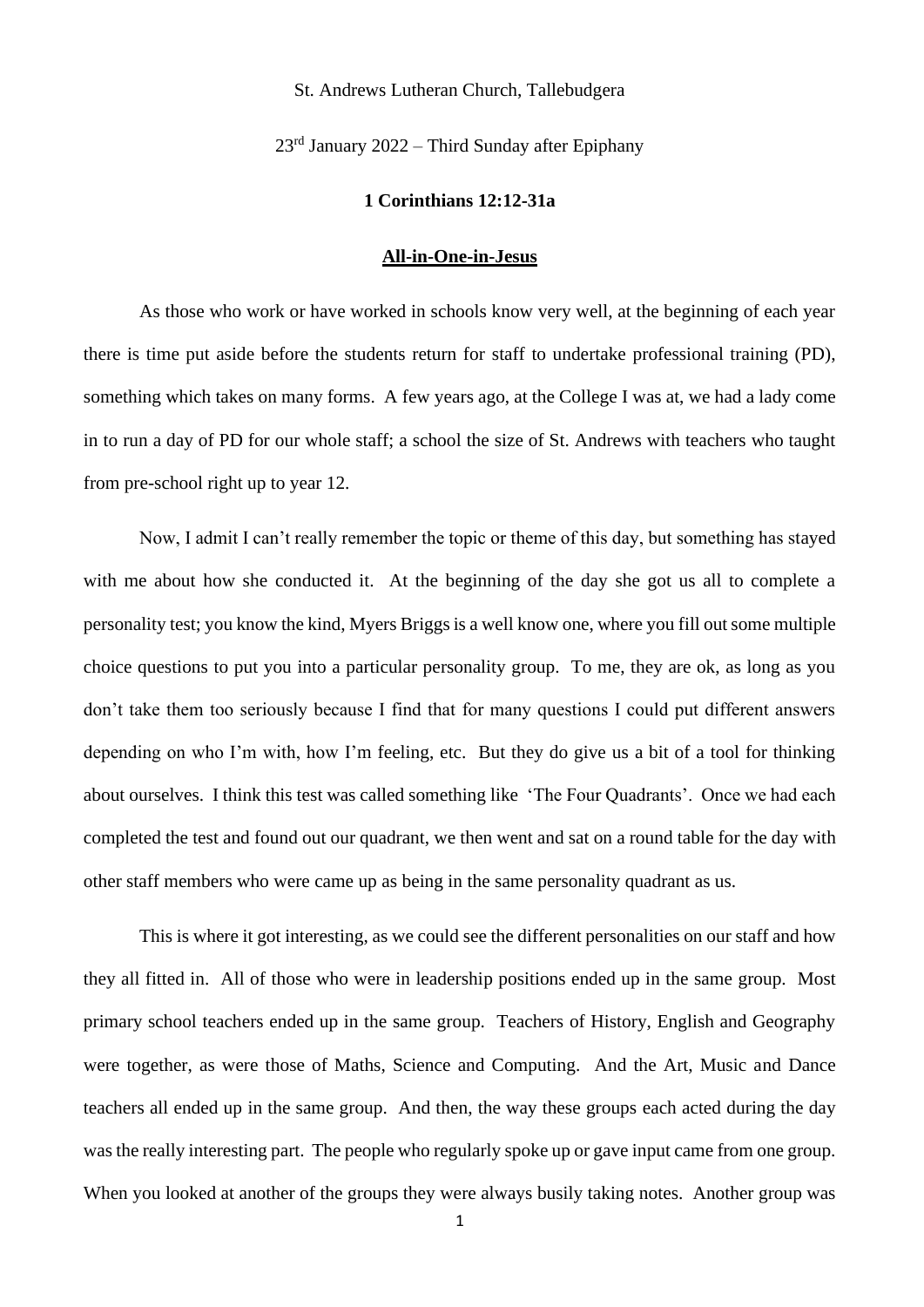pretty quiet, but when they did ask a question or made a comment it was always deep and thought out. And at the end of the day our leader showed us that the large pieces of paper and textas she had put on each table had been used to make a very large and attractive poster by the group which contained all arts and creative people.

Even though I knew it already, the way that day was organised reminded me just how diverse any group of people, any organisation, any 'body', needs to be in order to be effective in what it does. It reminded me that we need all these different people, with their different personalities and their different gifts, around us and working with us. For that reason when I now hear or read Paul's words here about, 'many parts, one body', I very often think of that day.

A group works best when it doesn't just join together as an organisation, but when all of its parts, its members, work together, support all the other parts, and values and appreciates all the other parts. And the best way for this to happen is when the group has a common basis or foundation, and common goals. Mm, remind you of anything? It is because of this that in our reading for today Paul doesn't say, 'you are *like* the body', no. He writes, 'you *are* the body of Christ and each one of you is a part of it' (v. 27) . Not just an organisation or a group, but Christians together make up a living, functioning organism, where each part is equally valued and needed, and all parts work together building up this body.

This is the second in our series of three Addresses looking at 1 Corinthians 12 and 13, under the theme of 'Life Together'. Last week, looking at the first half of 1 Corinthians 12, we focused on how God has given each one of us gifts to serve Him and others in our lives. Here, in the second half of chapter 12, Paul uses the well known and very effective image or analogy of calling the Church a body with many parts, reminding us that our bodies need ears and mouths and noses, hands and feet, and everything, that they are all equally important and they all work together. Like we did last week, we can guess a bit why Paul writes about this to the Christians in Corinth. It would seem that they were doing one of two things, or possibly both. There may well have been some people who were seeing their gifts and contributions to the community as being more important, so wanted to have a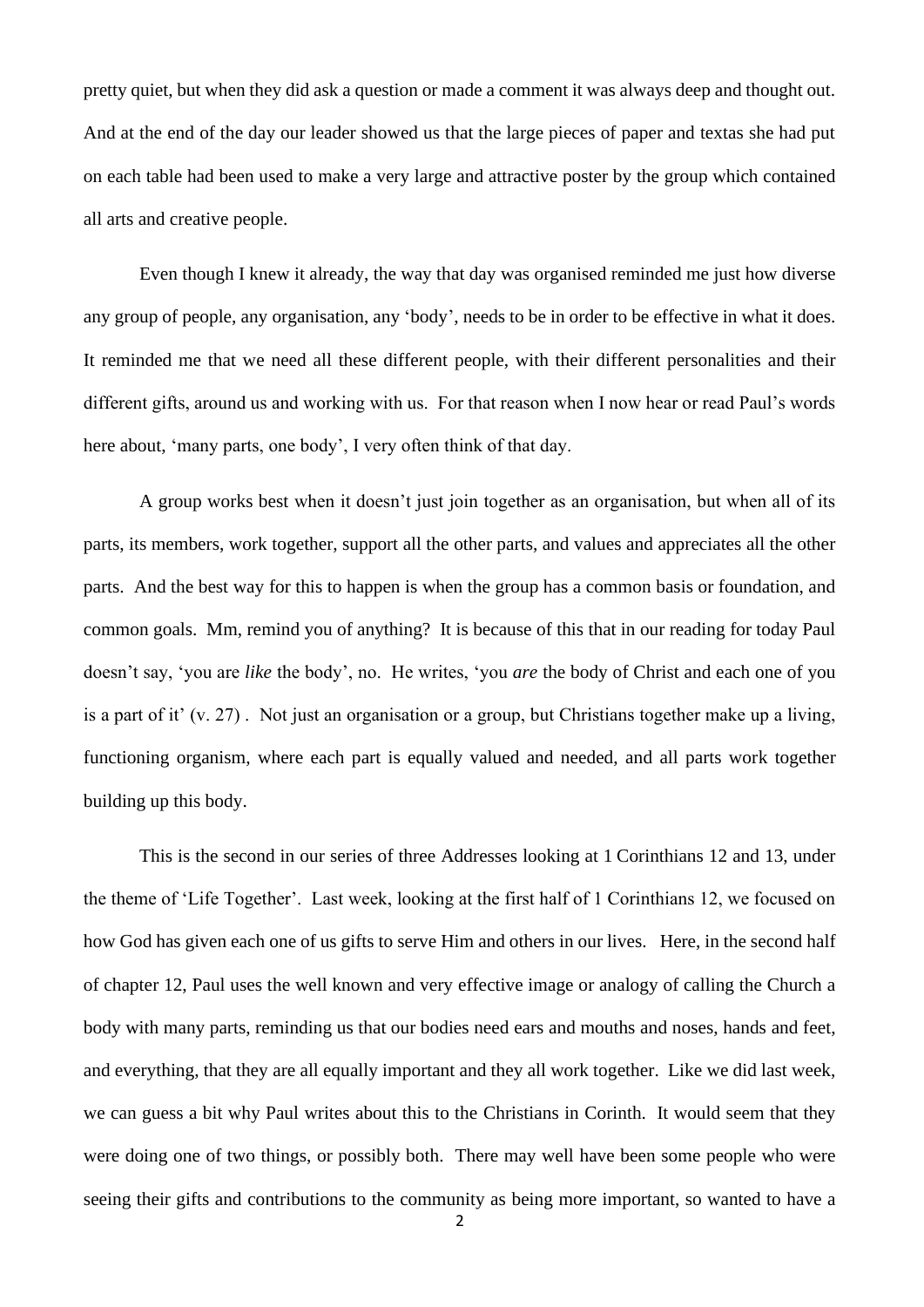more prominent place and perhaps more say in decision making. It is also possible that these people put down or disregarded the gifts or contributions of others, or that some saw their own gifts as being worthless and unimportant, and maybe even looked with wistfulness and yearning at the people who were doing the 'important stuff'. Paul's message to them, in this simple but effective illustration he uses: just like a body needs all of its parts, and one part can't say it doesn't need the others, so too Jesus' body, the Church, needs all of its parts, and all are equally important.

That kind of putting yourself up and pushing others down might have happened in the early Church, but it doesn't happen now, does it? Mmm. We all know the answer to that. And so, Paul's message to the Corinthians 2,000 years ago is the same message to us today. What we are given here is the ideal we, as people who are together baptised by the Spirit into this body, so it's God work not ours, the ideal for us individually and together to be aiming for. And that is that we value our differences, because they are what makes us who we are. Our differences make us what we are to one another, and enable us to be more effective in carrying God's love out as a community. At times, the differences of others might, probably will, frustrate us, but we know that in any relationship, no matter how close or wide it is, differences are needed for both individuals and the group, and the body, to grow. These differences in personalities, ages, gifts, interests, opinions, are God given, and just like variety and difference in our human bodies is necessary these differences among us also make us who we are as the body of Jesus.

And with these differences comes our call; as a wider Christian Church and as individual Christian communities we do need you. Last week we were reminded that we've all been given gifts to serve, this week is the call to see both our gifts and the gifts of others as being important, and to use them as part of our work in Jesus' body. As people who are created and loved by God, and who know that Jesus died and rose again so we can have new life in Him, our call is to both support those who share this belief with us and to help others to come to know it also. Reflecting on the message here is a good time to think about our call. In the past year or so our congregation here at St. Andrews has lost some very faithful servants of the body of Jesus; people who filled many roles in the congregation,